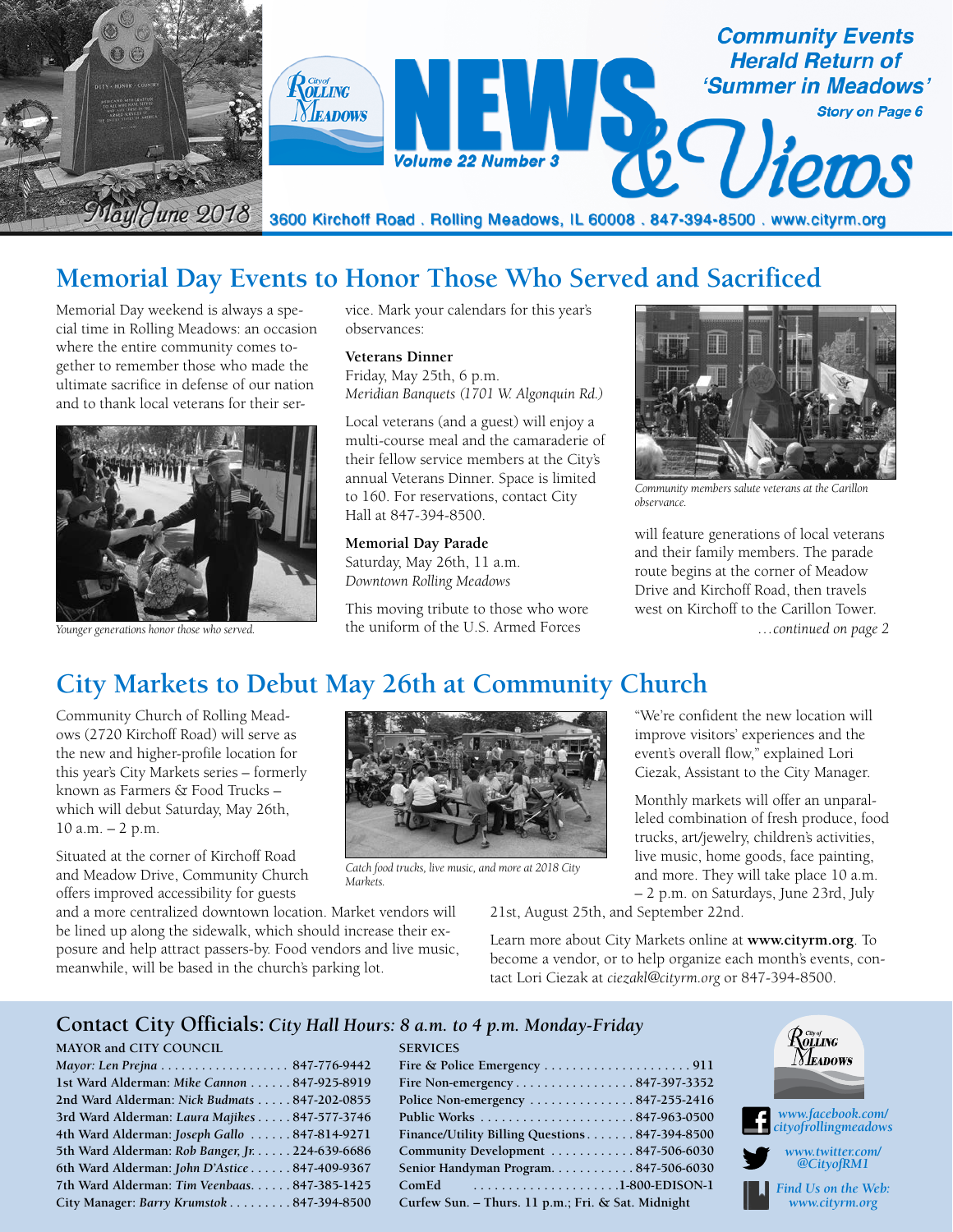

*Rolling Meadows's annual Independenec Day Parade epitomizes the "Spirit of '76."*

## *Independence Day Parade Registration Available Online*

City officials invite residents, businesses, and community organizations to showcase their American spirit in this year's annual Independence Day Parade, set for Wednesday, July 4th.

Registration forms are available online at **www.cityrm.org/631/4th-of-July**.

Build floats; decorate autos, bikes, and specialty vehicles; fly Old Glory, or simply march in this annual celebration of our nation's founding. All are welcome!

With cheering spectators lining the route, parade participants will begin at Rolling Meadows High School and travel north on Jay Lane, head west on Grouse Lane to Meadow Drive, journey north on Meadow Drive to Kirchoff Road, and then west to the Rolling Meadows Shopping Center.

### *Firefighters to Team with Golden Years Council for Annual Pancake Breakfast*

Firefighters' service to the community will continue in an entirely new "fashion" Saturday, May 12th, 8 – 11 a.m., when they break out their chef's aprons and spatulas for the Rolling Meadows Golden Years Council's annual Pancake Breakfast at Park Central (3000 Central Road).

Tickets are \$6 for adults and \$4 for children (\$7 and \$5 at the door). For more information, contact the Rolling Meadows Senior Center at 847-818-3205.

# **Kids to Serve as July 4th Parade Marshals**

This year's July 4th parade will be led by six of Rolling Meadows' future leaders, ages 6 – 18, who will be selected as honorary parade marshals. Applications are available at City Hall or online under the "City News" section of the Rolling Meadows homepage (**www.cityrm.org**).

Completed parade marshal applications are due Friday, May 18th. Two applicants will be selected from each of the following age groups: 6-9 years; 10-13 years; and 14-18 years.

Parade marshals will take their place at the head of the parade on a decorated horse-drawn wagon.

For more information, contact Lori Ciezak (847-394-8500 or *ciezakl@cityrm.org*).

## *Memorial Day Keynote Speaker* **Retired Col. Robert McKillop Flew in Two Wars**

Retired U.S. Air Force Colonel Robert L. McKillop will serve as the keynote speaker for the City's 2018 Veterans Dinner (Friday, May 25th) and Memorial Day observance (Saturday, May 26th).

An Oak Park native, Col. McKillop earned his Bachelors' degree in Aeronautical Engineering from Stanford University (California), and a Masters' degree in Military History and Science from the University of Chicago.

Col. McKillop began flying twin-engine planes at age 15 and became an FAA-licensed pilot by the time he was 17. That experience allowed him to join the Air Force's Expedited Pilot Program just after the outbreak of the Korean War. He flew 89 combat missions in both the Douglas A-26 Invader and the Boeing B-29 Superfortress; was promoted to 1st Lieutenant in just six months; and was named squadron captain at age 21.

Col. McKillop served two tours in Vietnam, where he flew the A-1 Skyraider and the F-100 Super Sabre. He also

### **Memorial Day Events***…continued from page 1*

City officials invite all resident veterans to take part in this year's parade. Family members of local veterans may also march. Organizers will provide vehicles to transport participants unable to walk the length of the parade route.

**Wreath-Laying Ceremony** Saturday, May 26th, 11:30 a.m. *Carillon Tower/Veterans Monument*

Following the parade, residents and local dignitaries will convene at the City's Veterans Monument to honor the



*Col. Robert McKillop*

served as Group Commander at Ramsey Air Force Base in Puerto Rico, and Deputy Wing Commander and Base Commander at Charleston Air Force Base in South Carolina. He retired in 1977, after 27 years of service.

Closer to home, Col. McKillop is past commander of the Mount Prospect VFW Post 1337 and the Mount Prospect American Legion.

men and women who "gave their last full measure." The observance will feature a keynote presentation by retired U.S. Air Force Colonel Robert McKillop *(see above)* before concluding with a wreath-laying ceremony conducted by members of the Rolling Meadows Veterans Committee.

Veterans who have not joined in previous Memorial Day observances, and would like to participate in this year's events, may contact City Hall at 847-394-8500.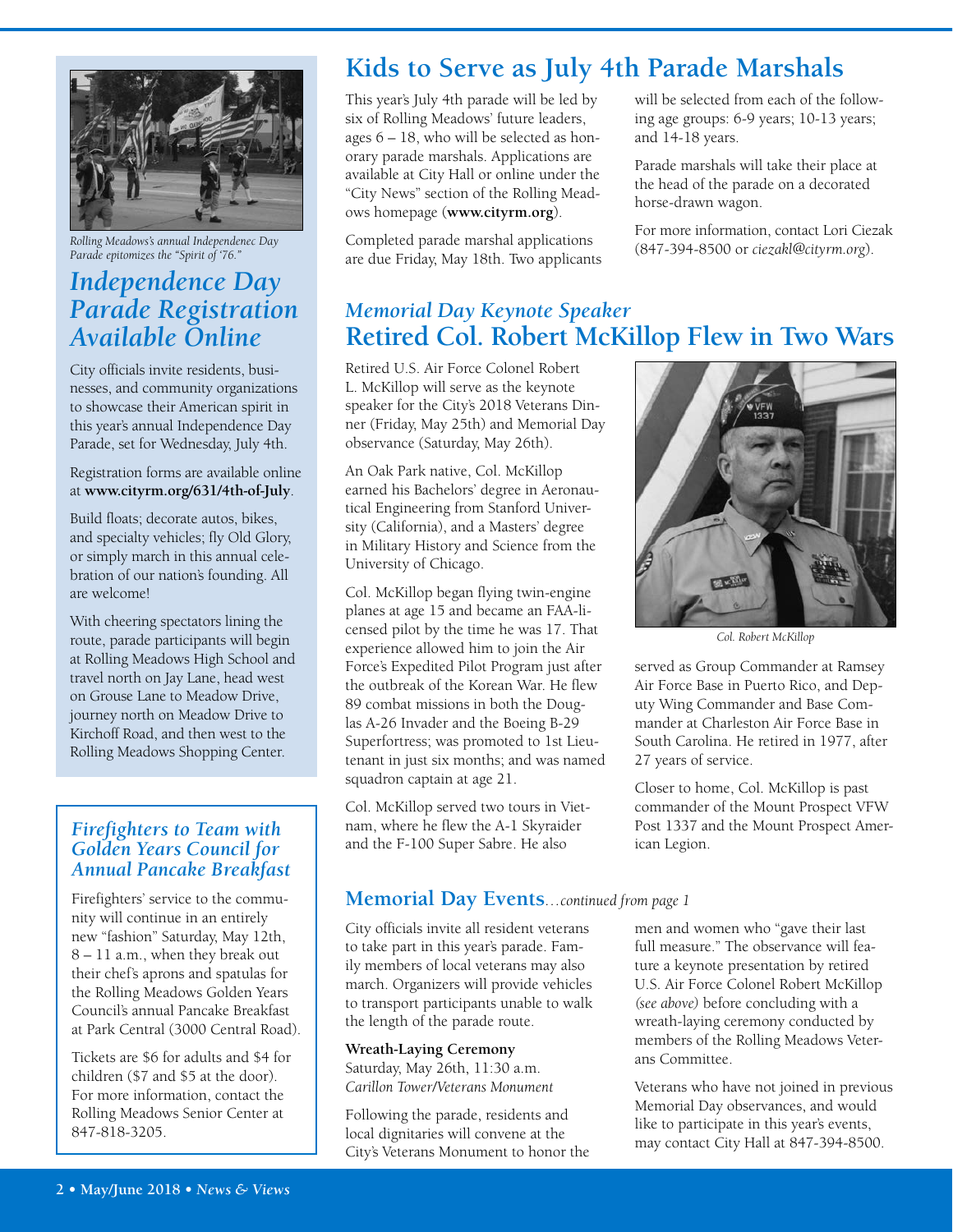## **Kirchoff Rd. Restaurant to Open This Summer**

A restaurateur with strong ties to Rolling Meadows is moving ahead with plans to open a new restaurant and sports bar in the City's downtown later this year.

Plans call for Rep's Place, Sports, Burgers & Beers to open in the Rolling Meadows Shopping Center this summer. It will be a "family-oriented, sports-style restaurant pub" deeply involved in community activities and eager to support youth athletic programs, according to owner Mike Reppe.

Reppe is a longtime Rolling Meadows resident and graduate of Rolling Meadows High School who has spent the past 20 years in the restaurant industry.

"My career is now at a point where I would like to follow my dream of owning



*Rep's Place will be the newest addition to the Rolling Meadows Shopping Center.*

and operating my own restaurant," Reppe wrote when requesting a Class A2 Liquor License that was approved by City Council in April.

"Doing so in my hometown and giving back to the community I grew up in would be particularly meaningful," he added.

# **2018-19 Vehicle Stickers Sales to Begin June 1st**

Residents will be able to purchase 2018- 19 vehicle stickers online, or in-person at City Hall and select retail outlets, beginning June 1st. Stickers start at \$30 for most passenger vehicles (\$20 for senior citizens 65 and older), and are free to active members of the U.S. Armed Forces.

The City will mail pre-printed applications in June that residents may use to purchase vehicle stickers online. Or, use the pre-addressed envelope included in the mailing to order new stickers from home.

All drivers with cars registered or housed in Rolling Meadows – including residents with Palatine mailing addresses – must purchase their new stickers by June 30th.

Sticker prices will double on July 1st. Motorists who fail to display their new stickers by that date will also be subject to a \$100 police citation.

Vehicle sticker sales generate annual revenue for street maintenance and infrastructure improvement projects.

| ——— 2018-19 Sticker Fees ———                      |  |                     |  |  |  |
|---------------------------------------------------|--|---------------------|--|--|--|
| <b>Type</b>                                       |  | Price After June 30 |  |  |  |
|                                                   |  |                     |  |  |  |
|                                                   |  |                     |  |  |  |
|                                                   |  |                     |  |  |  |
|                                                   |  |                     |  |  |  |
| Senior residents (65+) or Antique vehicle\$20\$40 |  |                     |  |  |  |
|                                                   |  |                     |  |  |  |
|                                                   |  |                     |  |  |  |

## **Aa3 Bond Rating Confirms City's Healthy Finances**

Rolling Meadows' strong financial position and minimal debt were key factors in Moody's Investors Service's decision to affirm the City's Aa3 general obligation (GO) bond rating.

The strong rating – which reflects the agency's confidence in Rolling Meadows' overall financial health – helps the City issue bonds for economic development and other purposes at lower interest rates. This saves taxpayers money when paying off those bonds.

The City's strong credit position is the result of "a very healthy financial position, strong wealth and income profile, sizable tax base, and negligible debt burden," Moody's report stated.

## *'Cruise Nights' Return Friday, May 25th*

Experience the allure of classic cars and old-fashioned horsepower every Friday this summer during "Cruise Nights" at Meadows Christian Fellowship (2401 Kirchoff Road). Weekly events run 5 – 8 p.m., May 25th – August 31st, and feature hundreds of vintage automobiles, food, and family-friendly activities.

Learn more at **www.facebook.com/ meadowscruisenights**.





## **Garden Club to Host May Plant & Craft Sale**

Find beautiful hanging baskets and a variety of perennials, annuals, succulents, grasses and native plants when the Rolling Meadows Garden Club hosts its annual Plant & Craft Sale. The event will take place Saturday, May 12th, 9 a.m. – 2 p.m., at Old Public Works (3200 Central Road).

Vendors will offer a wide range of garden accessories and crafts. Meanwhile, tomorrow's gardeners are welcome to join the Kid's Corner to learn more about gardening. To learn more, call 847-397-0286 or visit **www.rollingmeadowsgardenclub. org**.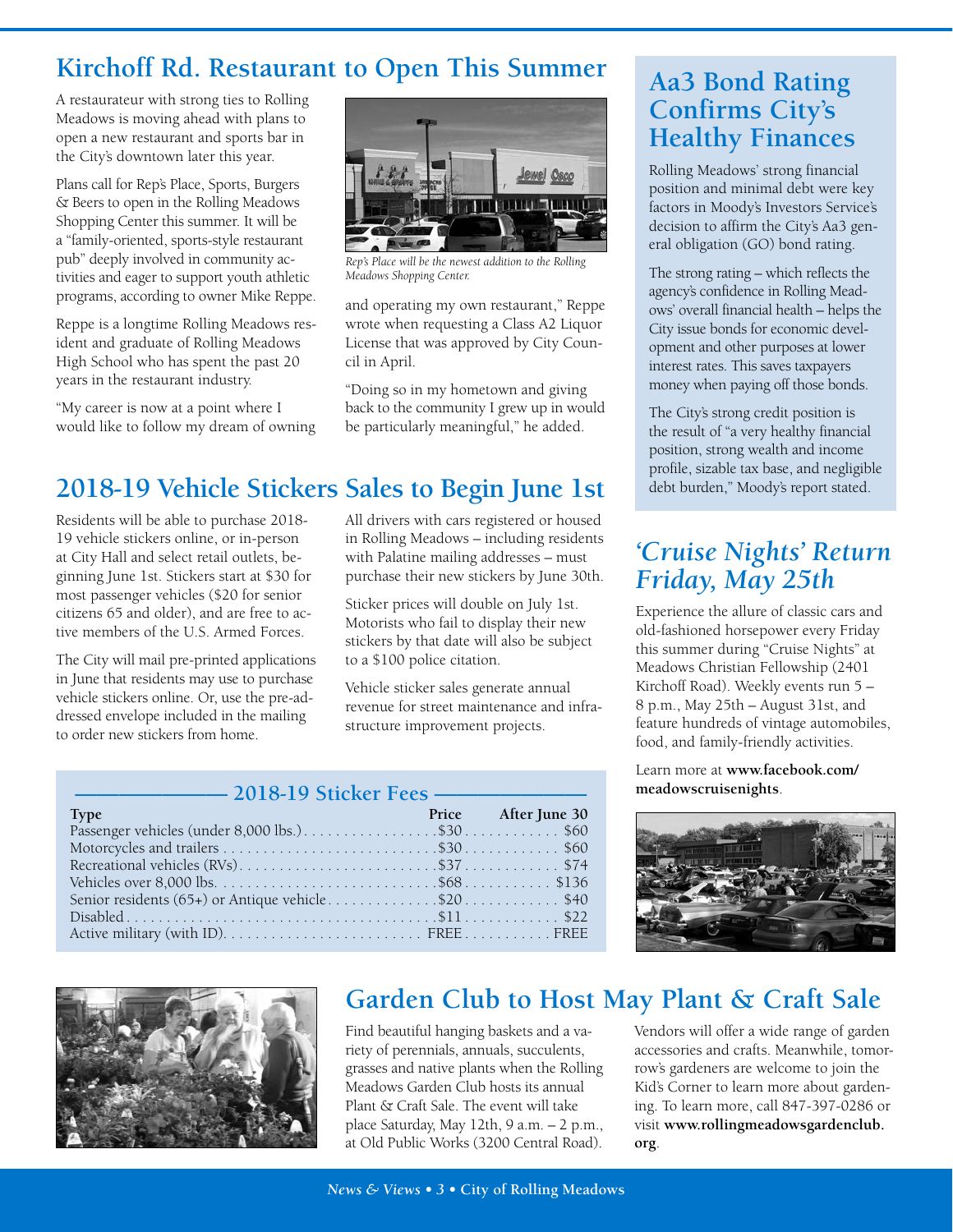| <i>May 2018</i> |                                                                                                                |                                                                                                                                                                            |                                                                                                        |                                                                       |                                                                                                                                          |                                                                                                                                                                                                                                                              |
|-----------------|----------------------------------------------------------------------------------------------------------------|----------------------------------------------------------------------------------------------------------------------------------------------------------------------------|--------------------------------------------------------------------------------------------------------|-----------------------------------------------------------------------|------------------------------------------------------------------------------------------------------------------------------------------|--------------------------------------------------------------------------------------------------------------------------------------------------------------------------------------------------------------------------------------------------------------|
| Sunday          | Monday                                                                                                         | <b>Tuesday</b>                                                                                                                                                             | Wednesday                                                                                              | Thursday                                                              | Friday                                                                                                                                   | Saturday                                                                                                                                                                                                                                                     |
|                 | R <sub>ouing</sub><br><i>Neadows</i>                                                                           | <b>Economic Development</b> 1<br>Committee, 6 pm<br><b>Environmental</b><br>Committee, 6:30 pm<br><b>Planning &amp; Zoning</b><br>Commission, 7:30 pm, all<br>at City Hall |                                                                                                        | <b>Adjudication Hearing 3</b><br>(Parking), 2 pm, City Hall           | 4                                                                                                                                        | 5.                                                                                                                                                                                                                                                           |
| 6               |                                                                                                                | Crime Stoppers, 5:30 pm 8<br><b>City Council Meeting,</b><br>7:30 pm, both at City Hall                                                                                    | Dist. 214 Capital<br>$\Omega$<br><b>Project Preview Night,</b><br>7 pm, Rolling Meadows High<br>School | <b>Adjudication Hearing, 1 <math>\Omega</math></b><br>1 pm, City Hall | 11                                                                                                                                       | <b>GYC Pancake Breakfast, 1 2</b><br>8-11 am, 3000 Park Central<br><b>Historical Museum Bake</b><br><b>Sale</b> , $9 \text{ am} - 2 \text{ pm}$ , $3100$<br>Central Road<br>Plant & Craft Sale, 9 am-<br>2 pm, 3200 Central Road                             |
| 13              | <b>Board of Fire &amp; Police 14</b><br><b>Commissioners</b> , 9 am,<br>City Hall                              | <b>City Council Committee 1 5</b><br>of the Whole, 7:30 pm,<br><b>City Hall</b>                                                                                            | 16                                                                                                     | <b>Adjudication Hearing, 17</b><br>(Red Light), 2 pm, City Hall       | 'Cop on a Rooftop'<br>18<br><b>Special Olympics Fund-</b><br>raiser, 5 am $-$ 2 pm, Dunkin'<br>Donuts (3350 Kirchoff Rd)                 | 9                                                                                                                                                                                                                                                            |
| 2 <sub>0</sub>  | <b>Water bills due</b><br>21                                                                                   | <b>City Council Meeting, 22</b><br>7:30 pm, City Hall                                                                                                                      | 23                                                                                                     | 24                                                                    | Cruise Night, 5-8 pm, 25<br>Meadows Christian Fellow-<br>ship (2401 Kirchoff Road)<br>Veterans Dinner, 6 pm,<br><b>Meridian Banquets</b> | City Market, 10 am-<br>26<br>2 pm, Community Church<br>(2720 Kirchoff Road)<br><b>Memorial Day Parade</b><br>and Observance, 11am<br>(see story on page 1)                                                                                                   |
| 27              | City Hall and Public Works 28<br>closed. Refuse collection<br>delayed one day all week.<br><b>Memorial Day</b> | 29                                                                                                                                                                         | 30                                                                                                     | 31                                                                    |                                                                                                                                          | Rolling Meadows Cruisers will kick off<br>another season of "Cruise Nights" May 25th.<br>Weekly events, featuring vintage cars, music,<br>and family activities, will take place Fridays,<br>5-8 pm, at Meadows Christian Fellowship,<br>2401 Kirchoff Road. |

| une 2018                                                                                                                                                                                                                                |                                                                           |                                                                                                                                                                            |                                                                                                                                            |                                                                |                                                                                                              |                                                                             |  |
|-----------------------------------------------------------------------------------------------------------------------------------------------------------------------------------------------------------------------------------------|---------------------------------------------------------------------------|----------------------------------------------------------------------------------------------------------------------------------------------------------------------------|--------------------------------------------------------------------------------------------------------------------------------------------|----------------------------------------------------------------|--------------------------------------------------------------------------------------------------------------|-----------------------------------------------------------------------------|--|
| Sunday                                                                                                                                                                                                                                  | Monday                                                                    | Tuesday                                                                                                                                                                    | Wednesday                                                                                                                                  | Thursday                                                       | Friday                                                                                                       | Saturday                                                                    |  |
| Keep updated on City news with Rolling Meadows'<br>electronic newsletter, E-News & Views,<br>published in February, April, June, August,<br>October and December. Each newsletter is<br>archived on the City's website, www.cityrm.org. |                                                                           |                                                                                                                                                                            | $\mathcal{R}^{\tiny{{\tiny\it C}\!\!{\tiny\it W}\!\!{\tiny\it G}}}_{\tiny \it OLLING}$<br>Meadows                                          |                                                                | Cruise Night, 5-8 pm,<br>Meadows Christian Fellow-<br>ship (2401 Kirchoff Road)                              | $\overline{2}$                                                              |  |
| 3                                                                                                                                                                                                                                       | 4                                                                         | <b>Economic Development 5</b><br>Committee, 6 pm<br><b>Environmental</b><br>Committee, 6:30 pm<br><b>Planning &amp; Zoning</b><br>Commission, 7:30 pm, all<br>at City Hall |                                                                                                                                            | <b>Adjudication Hearing</b><br>(Parking), 2 pm, City Hall      | <b>Downtown Block Party, 8</b><br>4:30-8:30 pm (Kirchoff Road)<br><b>Cruise Night, 5-8 pm</b>                | $\mathbf{Q}$                                                                |  |
| 10                                                                                                                                                                                                                                      | <b>Board of Fire &amp; Police 11</b><br>Commissioners, 9 am,<br>City Hall | <b>Crime Stoppers,</b><br>12<br>5:30 pm<br><b>City Council Meeting,</b><br>7:30 pm, both at City Hall                                                                      | <b>Why Trees Are</b><br>13<br><b>Important</b> , Presented by<br>the Rolling Meadows Garden<br>Club, 6:30 pm, Rolling Mead-<br>ows Library | <b>Adjudication Hearing, 14</b><br>1 pm, City Hall             | Cruise Night, 5-8 pm 15<br><b>FRIDAYS ROCK! and Roll</b><br>in Meadows, 7-10 pm,<br><b>Kimball Hill Park</b> | 16                                                                          |  |
| 17                                                                                                                                                                                                                                      | 18                                                                        | <b>City Council Committee 1 9</b><br>of the Whole, 7:30 pm,<br>City Hall                                                                                                   | <b>Water bills due</b><br>20<br><b>Summer Solstice</b>                                                                                     | <b>Adjudication Hearing 21</b><br>(Red Light), 2 pm, City Hall | Cruise Night, 5-8 pm 22                                                                                      | City Market, 10 am-<br>23<br>2 pm, Community Church<br>(2720 Kirchoff Road) |  |
| Garden Walk, 12-4 pm 24                                                                                                                                                                                                                 | 25                                                                        | <b>City Council Meeting, 26</b><br>7:30 pm, City Hall                                                                                                                      | 27                                                                                                                                         | 28                                                             | Cruise Night, 5-8 pm 29                                                                                      | 30                                                                          |  |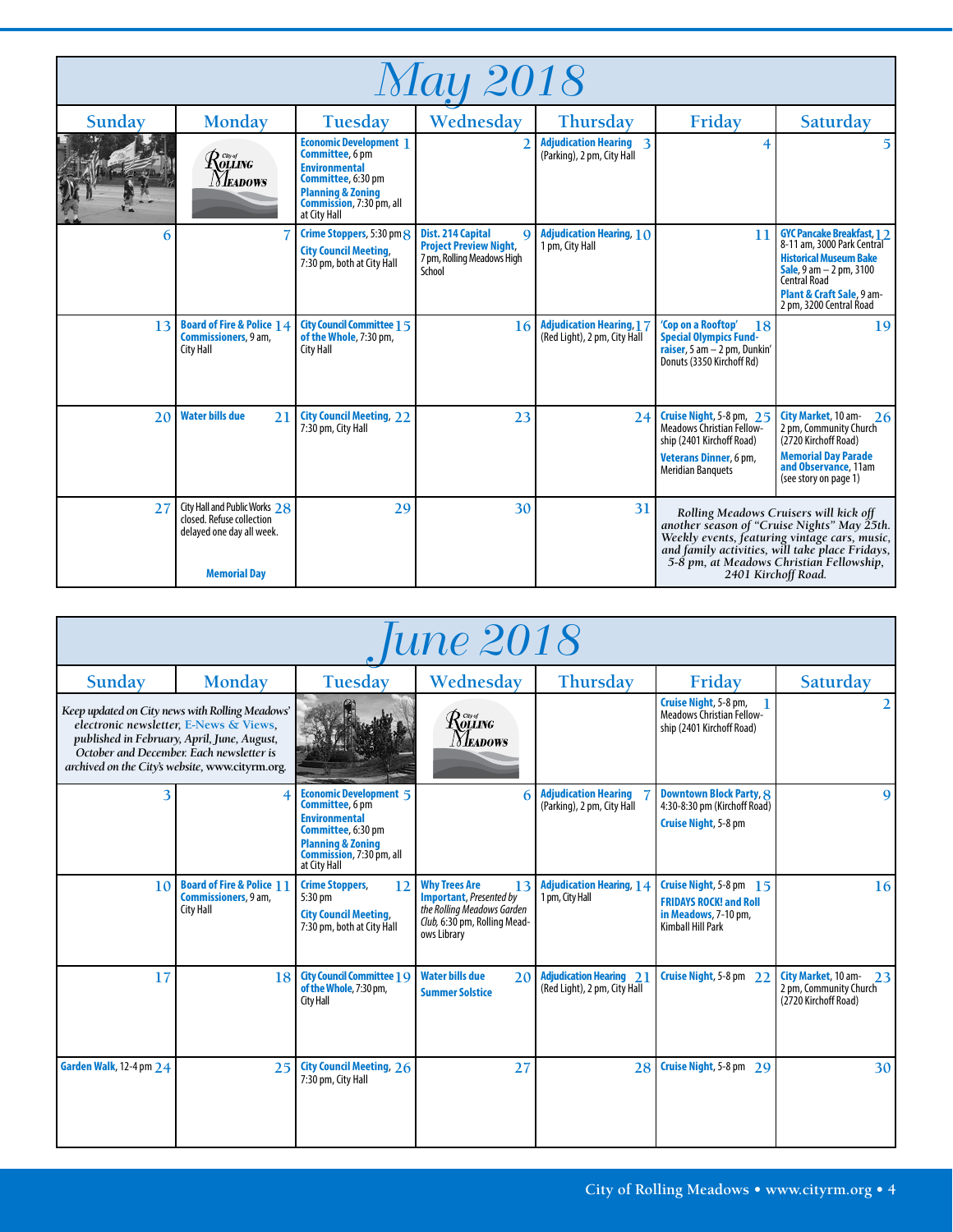# **City/Park District Partnership Drives Down 2018 Street Program Costs**

The contract approved by City Council in March for the Rolling Meadows 2018 street resurfacing program is over \$123,000 less than the amount originally budgeted, due in part to the City's partnership with the Salt Creek Rural Park District that combined each entity's projects for bidding purposes to take advantage of lower unit pricing.



Aldermen in March approved a contract with Schroeder Asphalt Services Inc. for \$776,676.44 – well below the \$900,000 allocated in the Fiscal Year 2018 budget. The City and SCRPD approved separate construction contracts with Schroeder, with the Park District responsible for its portion of the bid (approximately \$146,000).

*Fred Vogt*

"Combining our respective programs into one larger project helped both Rolling Meadows and the Salt Creek Rural Park District drive down prices," Public Works Director Fred Vogt explained. "In essence, both agencies bought in bulk to reduce our material costs. Resurfacing is set to begin in May, with a tentative completion date sometime in late August."

• Shady Court

#### This year's Streets Program will resurface:

- Angeline Court • Ryswick Court
- Dawngate Court
- Dawngate Lane
- Edgar Street
- Peacock Lane
- Richnee Lane
- Sunset Court • Tall Oaks Lane *(from Woodcliff Lane to California Avenue)*
- Woodcliff Lane

# **Coquelicot Gallery & Café Fills Niche for Fine Art, Tasteful Cuisine**

It is entirely fitting that Coquelicot Gallery & Café first opened its doors this past Valentine's Day. For mother/daughter business partners Hisami and Nana Takahashi, the enterprise is a labor of love – one that lets them share their passion for fine art by offering a local destination for people to indulge their artistic tastes.

"Nana and I have always enjoyed traveling and visiting art galleries around the country," Hisami, a jewelry artist herself, recalled. "We looked at each other one day and said, 'we should try this ourselves.'"

"We both love shopping, too," Nana added with a laugh. "There's something special about visiting a great gallery. It's what we strive to offer: a fun, welcoming environment that stands in contrast to today's stale, e-commerce-focused world."

Coquelicot *(pronounced Ko-Kli-Ko)* offers a stunning array of paintings, hand-made

sculptures, and jewelry created by a global roster of artists. A broad range of price points ensures that shoppers can find home décor pieces or unique gifts for special occasions – no matter what their budgets may be.



The gallery's striking modern interior (site of a former hair salon) was designed to "elevate the presentation of our collection," Nana added. ""And we are always on the lookout for new, unique pieces to offer our customers."

The Café, meanwhile, features a menu that includes gourmet salads and wraps, scrumptious cakes and ice cream, and "fair trade" organic coffees and teas. Hisami and Nana believe the Café matches the gallery's artistic ideals through a commitment to quality and attention to detail.

They named their gallery after the French word for "poppy flower," whose petals are a distinct shade of red, mixed with just a hint of orange.

"It was the perfect match for us," Hisami explained. "As an art gallery, we deal a lot in color. We also thought the word was musical to the ears and so pretty to write."

Coquelicot Gallery & Café 4880 Euclid Avenue, #109 Open Tuesdays – Saturdays, 12 – 9 pm 847-496-5461 **www.coquelicotgallery.com**

## **Renovated Historical Museum to Host May 12th Open House, Bake Sale**

Explore the newly-renovated Rolling Meadows Historical Museum Saturday, May 12th, 9 a.m. – 2 p.m., during its annual spring Open House/Bake Sale.

Following the Museum's temporary closure in January, Public Works employees spent nearly three months completely cleaning the entire facility – including the Education Center located in the Museum's "garage."

They patched minor wall cracks, repainted the interior, caulked windows, scrubbed and waxed floors, and installed new door locks. Authenticity was a critical component of the project: Public Works installed crown molding throughout the house only after consulting with members of the Rolling Meadows Historical Society to confirm it was featured in early Kimball Hill homes.

Crews will paint the home's exterior once the weather cooperates.

The Historical Museum is open to the public Wednesdays, 10 a.m. – 2 p.m., and Sundays, 1 – 4 p.m. Call 847-577- 7086 for more information.